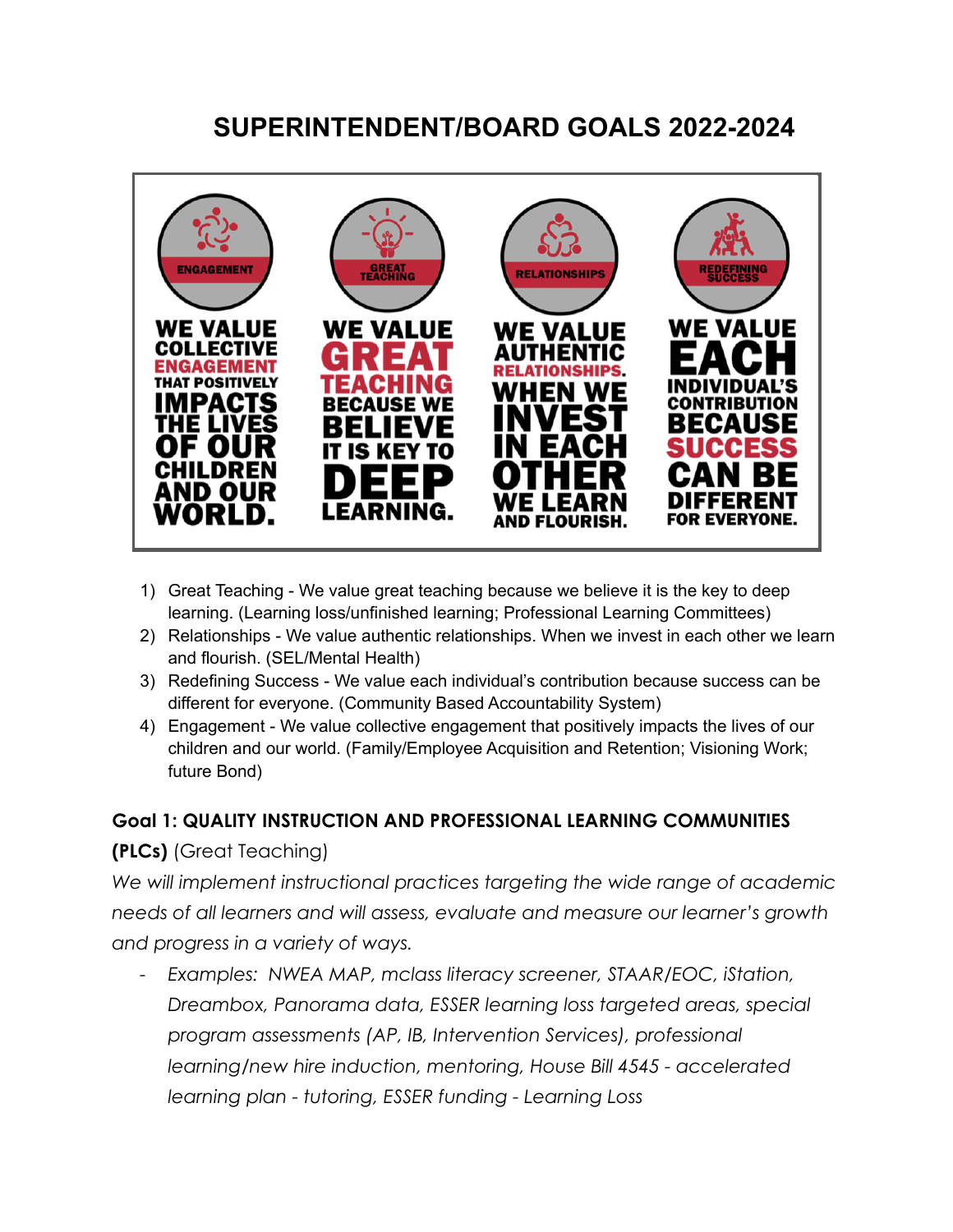#### **Benchmarks and Measurables:**

- *1. # of GEMS, SuperTeacher recognitions/ retaining high quality staff/teacher retention data*
- *2. Implementing flex credit oversight for coaches through supervisors (coordinated feedback for areas for improvement both HS & MS)*
- *3. Data showing growth of learners requiring accelerated instruction*
- *4. Decrease in student failure rate by course*
- *5. Implementation of assessment suite-performance matters*
- *6. NWEA MAP growth measures, MClass & tools used w/ in instruction, iStation/Dream Box/ looking at Panarama engagement dates.*
- *7. Literacy Data-especially after implementing learning from reading academy*
- *8. Decrease in student failure rate by courses*
- *9. Panarama intervention tools, Student Success Platform date*
- *10.PLC Training documentation, HB4545 documentation for tutoring, PLCs structures at the campus/telling the story of PLC*
- *11.Showcasing work PLCs do (harder for community to see and grasp)*
- *12.Systematic Progress Monitoring & responses for intervention*
- *13.PLC>MTSS>Tier 1 general education instruction aligned*
- *14.Instructional playbook and use of high yield instructional strategies*
- *15.Communications # of media stories highlighting great teaching*
- *16.ESSER Funds- Summer Learning at MS to address learning loss*
- *17.ESSER Funds to provide additional HS teachers for credit recovery/social emotional support*
- *18.Cost per Student Data (at program level)-Systems usage*

## **Goal 2: MENTAL HEALTH/SOCIAL EMOTIONAL LEARNING**

(Relationships/Engagement)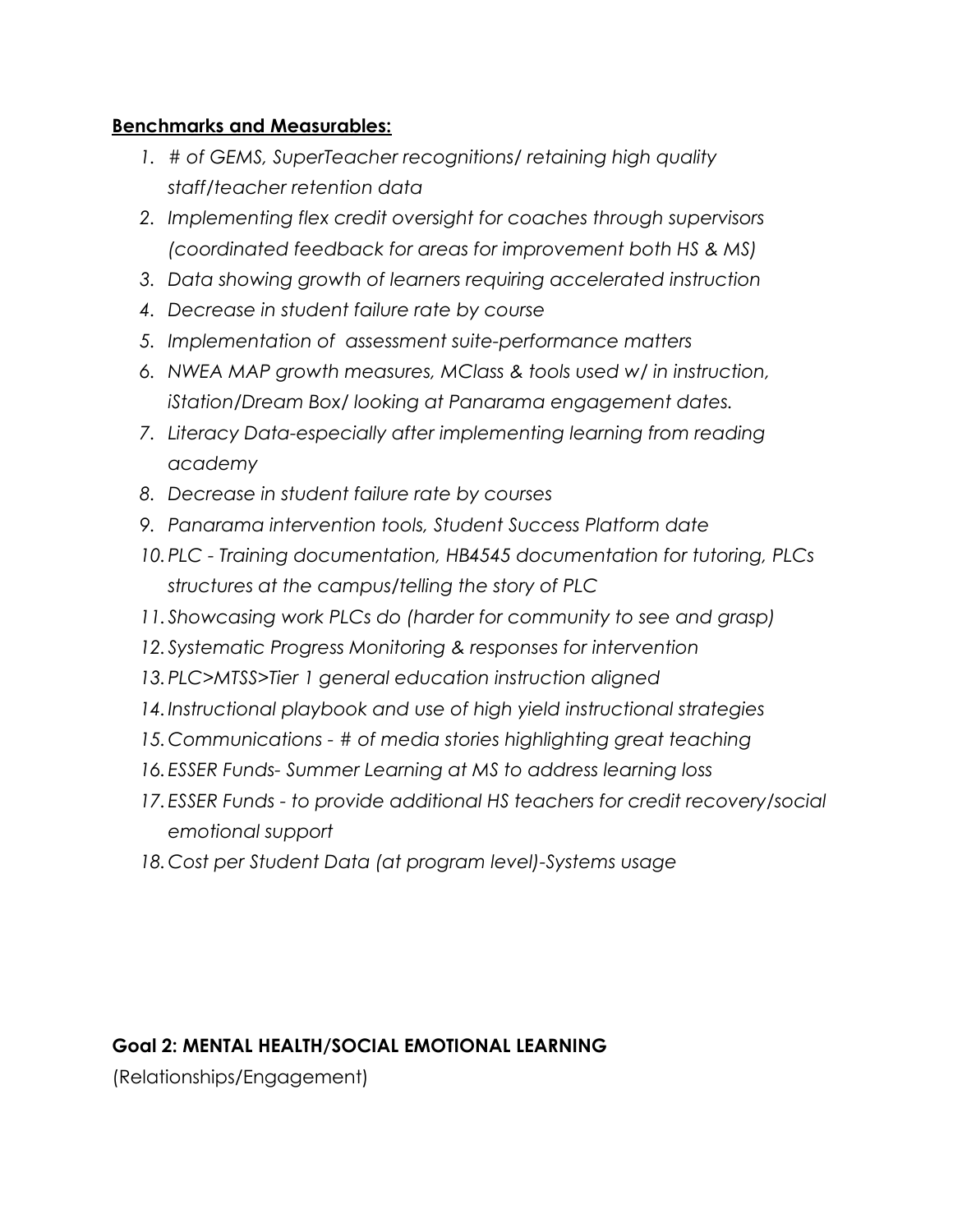*We will implement training and strategies aligned to social emotional learning and mental health for our students and staff in order to create and sustain a safe learning environment that focuses on the "whole child".*

*- Examples: SOS - Signs of Suicide Screener data, Panorama, Threat Assessment data, Discipline Data, Mental Heath Issuse, Physical Health (PE, Athletics), student mobility*

#### **Benchmarks and Measurables:**

- 1. Highlight implementation of restorative discipline strategies
- 2. Sharing data on SEL & examples of success stories that clearly define what SEL is and is not
- 3. Inclusion and Diversity work representation/diverse material
- 4. Dept wide HS & MS training for coaches and especially athletes for danger and adverse effects of vaping (potential for epidemic levels)
- 5. Threat assessment, SOS data, Panorama SEL data (staff, learners, family)
- 6. Increase in attendance rates
- 7. Reduction of placements in DAEP, reduction of discipline referrals, discipline data
- 8. Staff Retention
- 9. Counseling work and 80/20 staff mandate
- 10.Safety & Security, campus drills, campus audits, staff responses to situations
- 11. Lightspeed Alert Data
- 12.Number of stories celebrating our strategies related to Mental Health
- 13.Number of professional learning hours related to mental health
- 14.Monitor indoor air quality through energy management control system
- 15.Food service participation rates
- 16.Use ESSER funds to hire a Coordinator of Counseling to implement SEL/mental health programs
- 17.Use ESSER funds to implement mental health programs throughout district focused on suicide prevention, depression, anxiety etc….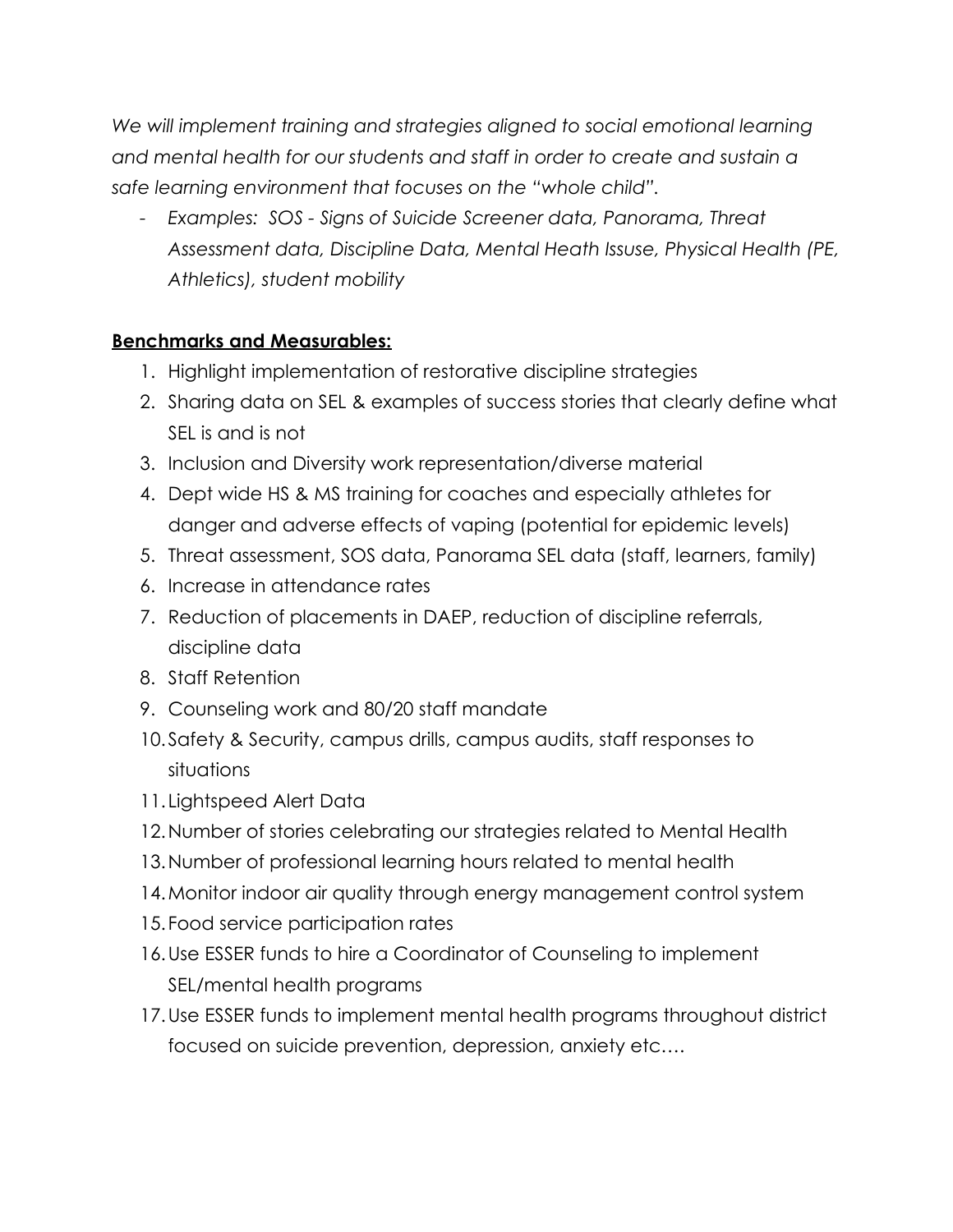## **Goal 3: COMMUNITY BASED ACCOUNTABILITY SYSTEM** (Redefining Success)

*We will implement a Community Based Accountability System (CBAS) that ensures all students are future-ready and allows our stakeholders to see a more holistic view of CISD.*

*- CBAS report (data shown quantitative and qualitative, CCMR, DIP/CIP, quarterly reports, incorporate data from Goals 1 & 2)*

#### **Benchmarks and Measurables:**

- 1. TAPR report alignment to CBAS document
- 2. Produce CBAS reporting document to the public
- 3. Create at CBAS Committee/Task Force/Advisory Board
- 4. CBAS Data, tying into all communications
- 5. Views of CBAS website & Report
- 6. CBAS report showing the learner data
- 7. MAP, mclass, teacher PL, Panorama Student Services, discipline, attendance, CTE certificates
- 8. SEL/Mental Health data
- 9. Share data on former CISD learners employed by CISD
- 10.Utilize business intelligence tools to analyze & correlate data across systems & applications
- 11.Include Special Education Self Assessment(TEA required) in CBAS data
- 12.What data can we pull from forecasts for CBAS?
- 13.Create robust budget book that ties district financial support to district goals & programs
- 14.Pillar reporting cycle for each , tie existing Board goals to pillars
- 15.Integrate CBAS accountability report into all communications (including budget book)
- 16.#CBAS road shows, campus tours (sharing data re: partnerships, recruiting)
- 17.Online resources accessed
- 18.#of work orders maintenance & tech
- 19.Child Nutrition stats: meals served, free and reduced lunches, updated menus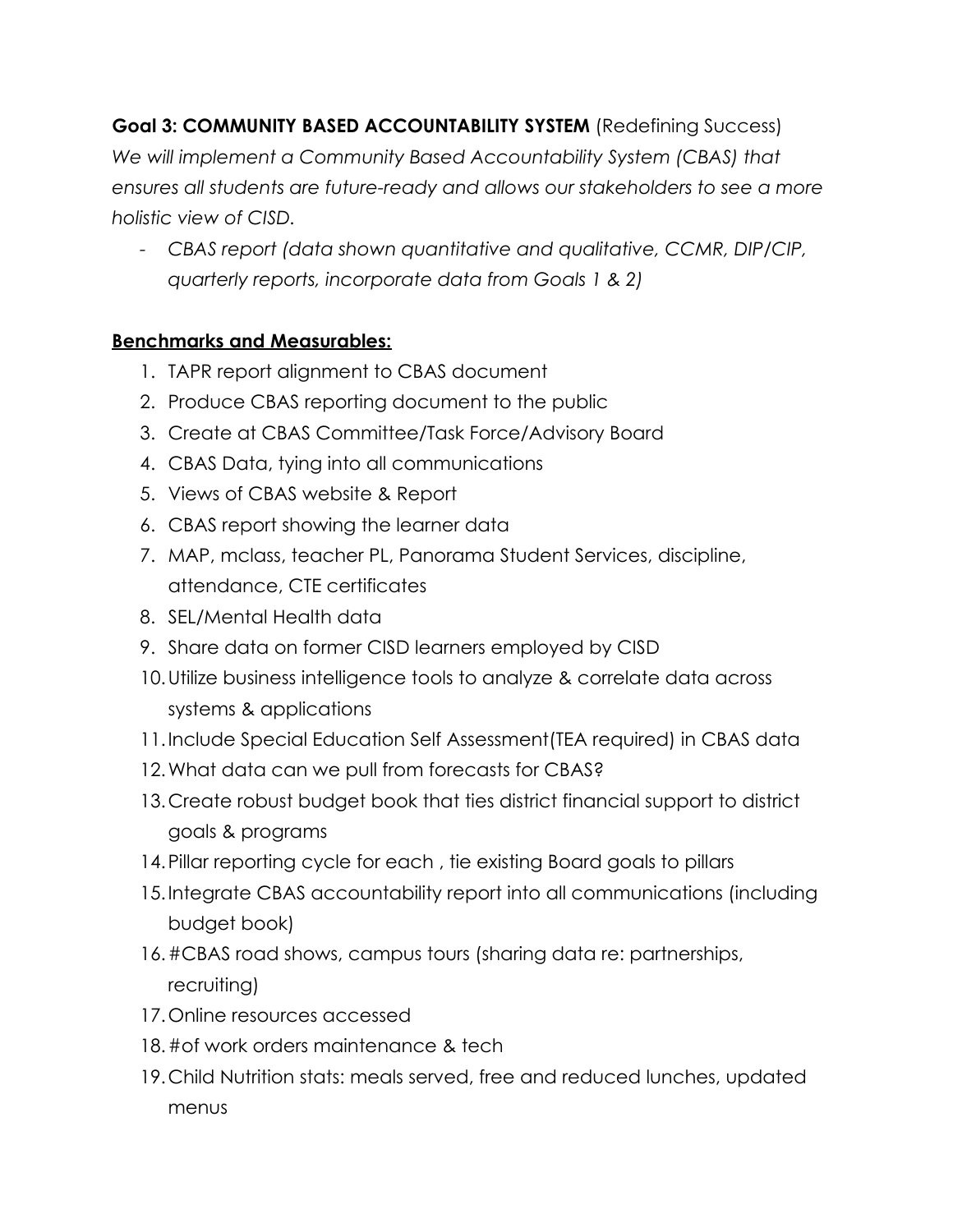- 20.Devices supported
- 21.Online resources utilization

## **Goal 4: ORGANIZATIONAL IMPROVEMENT AND ACTION PLANNING**

(Engagement)

*We will implement strategies that create a shared understanding within the CISD community of district needs, processes, financial health and long range visioning.*

- Community Meetings/Forums, Budgeting plannings, Visioning updates and action plans, iHeart CISD community tracking pieces, customer service,

### **Benchmarks and Measurables:**

- 1. Customer service training for office staff
- 2. District wide parent/student book study
- 3. Development of teacher & leadership, data on promotion of staff
- 4. Athletic summit in spring
- 5. Marketing data, #I heart CISD views, clicks, #road show presentations, videos website
- 6. Number of official social media sites through our audit
- 7. A rating of FIRST report
- 8. Attendance rates at events and # of views on social media
- 9. Set efficiency standards
- 10.Cost per student
- 11.Operational effectiveness through integrated systems, workflow, automations
- 12.Application Analytics (Lightspeed, Catchon)
- 13.District Strategic Plan 3-5-10 years Community Input on what it values
- 14.Develop recommended strategies for future that include benefits, value to community, cost and funding from visioning work
- 15.Future bond planning/work
	- a. Bond Oversight Committee
- 16.Action plans for each visionary focus area